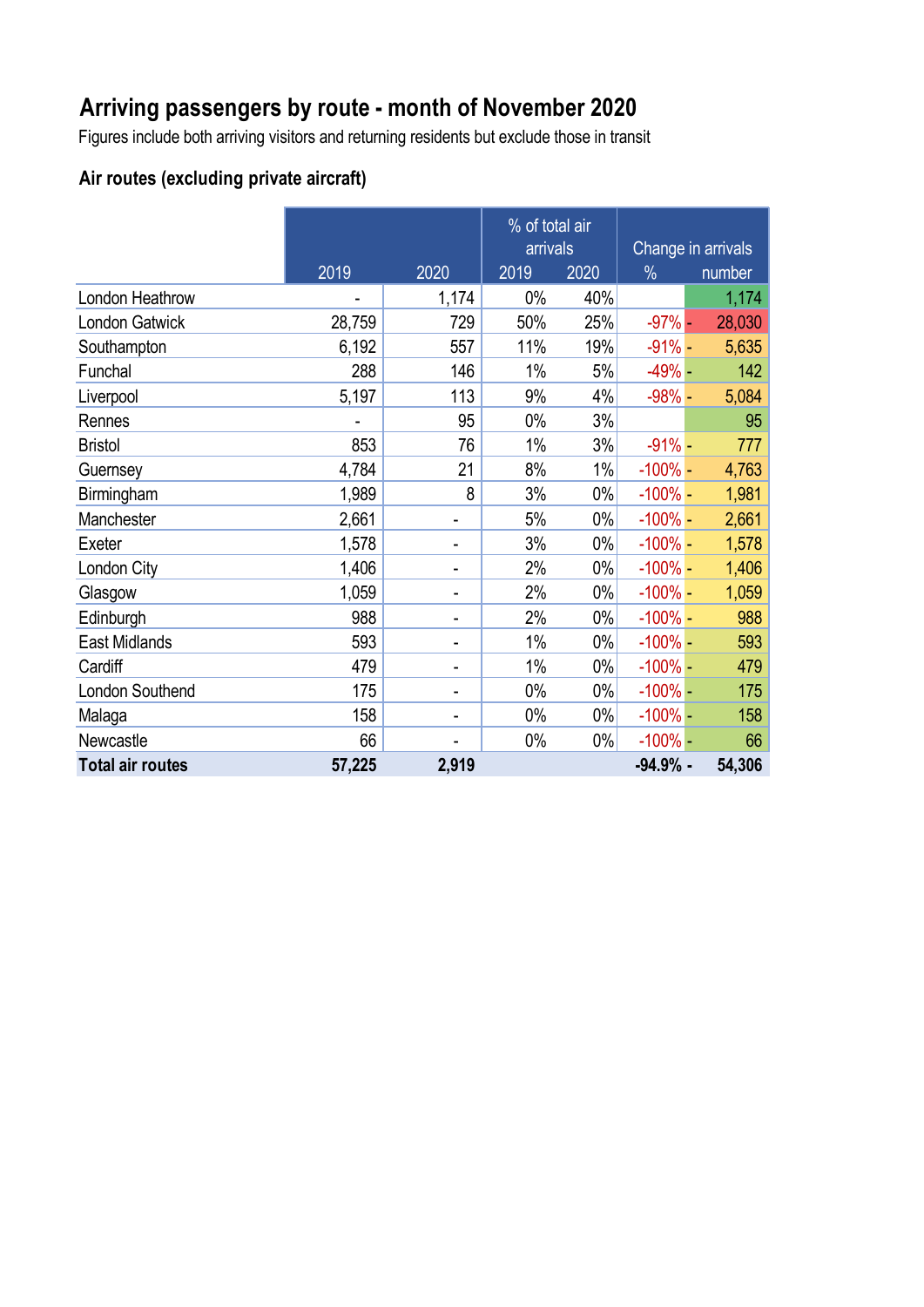# **Arriving passengers by route - month of November 2020**

Figures include both arriving visitors and returning residents but exclude those in transit

## **Sea routes**

|                    |       |      | % of total sea<br>arrivals |       | Change in arrivals |        |
|--------------------|-------|------|----------------------------|-------|--------------------|--------|
|                    |       |      |                            |       |                    |        |
|                    | 2019  | 2020 | 2019                       | 2020  | $\%$               | number |
| Portsmouth         | 780   | 295  | 10%                        | 57%   | $-62%$ -           | 485    |
| St Malo            | 5,450 | 183  | 73%                        | 35%   | $-97%$ -           | 5,267  |
| Guernsey           | 417   | 38   | 6%                         | 7%    | $-91%$ -           | 379    |
| Visiting Yachtsmen | 44    | 4    | 1%                         | 1%    | $-91%$ -           | 40     |
| Poole              | 720   |      | 10%                        | $0\%$ | $-100\%$ –         | 720    |
| Granville          | 95    |      | 1%                         | $0\%$ | $-100\%$ –         | 95     |
|                    |       |      |                            |       |                    |        |
|                    |       |      |                            |       |                    |        |
|                    |       |      |                            |       |                    |        |
|                    |       |      |                            |       |                    |        |
|                    |       |      |                            |       |                    |        |

| <b>Total sea routes</b> | 7,506 | 520 | $-93.1%$ - | 6,986 |
|-------------------------|-------|-----|------------|-------|
|                         |       |     |            |       |

## **Air and Sea combined**

|                              |        |       | share of arrivals by |      |                    |        |
|------------------------------|--------|-------|----------------------|------|--------------------|--------|
|                              |        |       | lair                 |      | Change in arrivals |        |
|                              | 2019   | 2020  | 2019                 | 2020 |                    | number |
| Total arrivals (air and sea) | 64,731 | 3,439 | 88%                  | 85%  | $-94.7\%$ -        | 61,292 |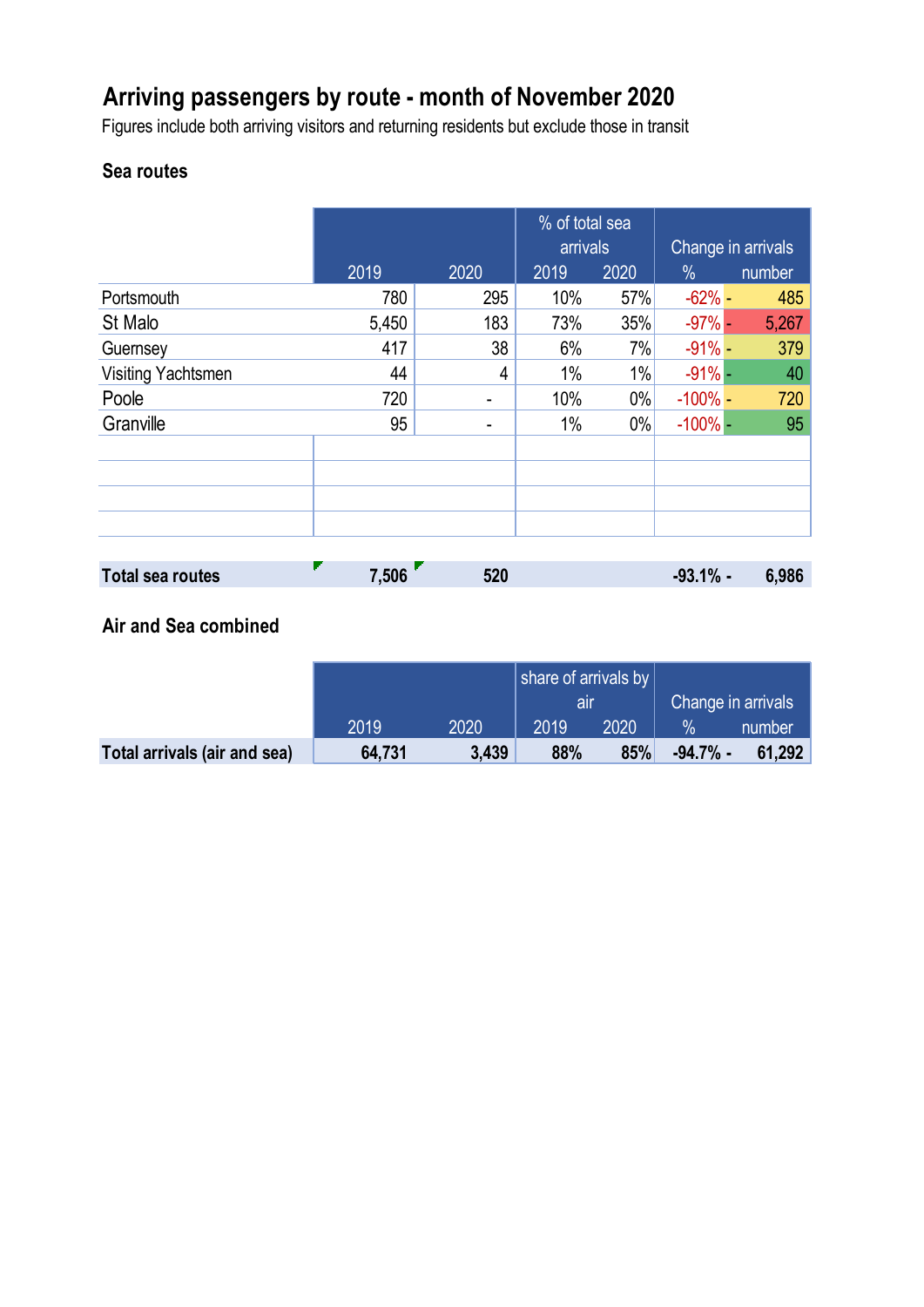#### **Arriving passengers by route - Year-to-date 2020**

Figures include both arriving visitors and returning residents but exclude those in transit

#### **Air routes (excluding private aircraft)**

|                                         |                     | % of total air           |                  | Change in arrivals |                          |                  |
|-----------------------------------------|---------------------|--------------------------|------------------|--------------------|--------------------------|------------------|
|                                         | 2019                | 2020                     | arrivals<br>2019 | 2020               | %                        | number           |
| <b>London Gatwick</b>                   | 314,567             | 88,210                   | 39%              | 43%                | $-72% -$                 | 226,357          |
| London Heathrow                         | 122                 | 25,769                   | $0\%$            | 13%                | 21022%                   | 25,647           |
| Southampton                             | 75,184              | 19,870                   | 9%               | 10%                | $-74% -$                 | 55,314           |
| Liverpool                               | 66,778              | 17,999                   | 8%               | 9%                 | $-73% -$                 | 48,779           |
| Manchester                              | 28,166              | 9,065                    | 4%               | 4%                 | $-68% -$                 | 19,101           |
| Guernsey                                | 47,918              | 8,976                    | 6%               | 4%                 | $-81% -$                 | 38,942           |
| Glasgow<br>Birmingham                   | 23,634<br>31,608    | 5,257<br>4,824           | 3%<br>4%         | 3%<br>2%           | $-78% -$<br>$-85% -$     | 18,377<br>26,784 |
| <b>Bristol</b>                          | 12,344              | 4,120                    | 2%               | 2%                 | $-67% -$                 | 8,224            |
| Exeter                                  | 21,667              | 3,770                    | 3%               | 2%                 | $-83%$ -                 | 17,897           |
| London Luton                            | 27,139              | 3,282                    | 3%               | 2%                 | $-88% -$                 | 23,857           |
| Funchal                                 | 5,324               | 3,435                    | 1%               | 2%                 | $-35% -$                 | 1,889            |
| Edinburgh                               | 10,600              | 2,450                    | 1%               | 1%                 | $-77% -$                 | 8,150            |
| London City                             | 16,373              | 2,035                    | 2%               | 1%                 | $-88% -$                 | 14,338           |
| Newcastle                               | 13,271              | 1,561                    | 2%               | 1%                 | $-88% -$                 | 11,710           |
| East Midlands                           | 15,381              | 1,131                    | 2%               | 1%                 | $-93% -$                 | 14,250           |
| <b>Belfast International</b><br>Cardiff | 10,316<br>7,606     | 1,044<br>815             | 1%<br>1%         | 1%<br>0%           | $-90\% -$<br>$-89% -$    | 9,272<br>6,791   |
| Tenerife                                | 1,116               | 631                      | 0%               | 0%                 | $-43% -$                 | 485              |
| Geneva                                  | 882                 | 459                      | 0%               | 0%                 | $-48% -$                 | 423              |
| Palma                                   | 1,913               | 342                      | 0%               | 0%                 | $-82% -$                 | 1,571            |
| Paris                                   | ä,                  | 148                      | 0%               | 0%                 |                          | 148              |
| Rennes                                  | $\mathbf{r}$        | 161                      | $0\%$            | 0%                 |                          | 161              |
| Durham Tees Valley                      | 1,350               | 85                       | 0%               | 0%                 | $-94\%$ -                | 1,265            |
| Grenoble                                | 206                 | 65                       | $0\%$            | 0%                 | $-68% -$                 | 141              |
| Warsaw                                  | $\bar{\phantom{a}}$ | 11                       | 0%               | 0%                 |                          | 11               |
| London Southend<br>Doncaster Sheffield  | 20,284<br>13,928    | L.<br>÷,                 | 3%<br>2%         | 0%<br>0%           | $-100\%$ -<br>$-100\%$ - | 20.284<br>13,928 |
| Dublin                                  | 7,338               | ä,                       | 1%               | 0%                 | $-100\%$ -               | 7,338            |
| Leeds Bradford                          | 5,804               | ÷,                       | 1%               | 0%                 | $-100\%$ -               | 5,804            |
| Munich                                  | 3,241               | $\overline{a}$           | 0%               | 0%                 | $-100\%$ -               | 3,241            |
| Dusseldorf                              | 3,058               |                          | 0%               | 0%                 | $-100% -$                | 3,058            |
| Norwich                                 | 2,743               | ÷,                       | 0%               | 0%                 | $-100\%$ -               | 2,743            |
| Aberdeen                                | 1,420               | ÷,                       | 0%               | 0%                 | $-100%$ -                | 1,420            |
| Newquay                                 | 955                 | $\overline{a}$           | 0%               | 0%                 | $-100% -$                | 955              |
| Zurich                                  | 946                 | ÷,                       | 0%               | 0%                 | $-100\%$ -               | 946              |
| Inverness<br>Bournemouth                | 924<br>835          | ä,<br>÷,                 | 0%<br>0%         | 0%<br>0%           | $-100\%$ -<br>$-100\%$ - | 924<br>835       |
| Humberside                              | 808                 | $\overline{a}$           | 0%               | 0%                 | $-100\%$ -               | 808              |
| Malaga                                  | 639                 | ÷,                       | 0%               | 0%                 | $-100% -$                | 639              |
| Rotterdam                               | 391                 | ÷,                       | 0%               | 0%                 | $-100% -$                | 391              |
| Vienna                                  | 371                 | ä,                       | 0%               | 0%                 | $-100\%$ -               | 371              |
| Gibraltar                               | 217                 | L.                       | 0%               | 0%                 | $-100\%$ -               | 217              |
| Luxembourg                              | 209                 | $\overline{\phantom{0}}$ | 0%               | 0%                 | $-100\%$ -               | 209              |
| Akureyri Airport                        | 196                 | ÷                        | 0%               | 0%                 | $-100\%$ -               | 196              |
| Alderney<br>Altenrhein                  | 158<br>150          | ÷,<br>ä,                 | 0%<br>0%         | 0%<br>0%           | $-100%$ -<br>$-100\%$ -  | 158<br>150       |
| Frankfurt                               | 124                 | ÷,                       | 0%               | 0%                 | $-100%$ -                | 124              |
| Rostock-Laage Airport                   | 122                 | ÷,                       | 0%               | 0%                 | $-100\%$ -               | 122              |
| Hanover                                 | 115                 | ÷                        | 0%               | 0%                 | $-100% -$                | 115              |
| <b>Bremen</b>                           | 106                 | ÷,                       | 0%               | 0%                 | $-100%$ -                | 106              |
| Friedrichshafen                         | 104                 | ÷                        | 0%               | 0%                 | $-100\%$ -               | 104              |
| Saarbrücken                             | 74                  |                          | 0%               | 0%                 | $-100\%$ -               | 74               |
| Berlin                                  | 73                  | $\frac{1}{2}$            | 0%               | 0%                 | $-100\%$ -               | 73               |
| Cologne<br>Dresden                      | 69<br>68            | ÷<br>÷,                  | 0%<br>0%         | 0%<br>0%           | $-100\%$ -<br>$-100%$ -  | 69<br>68         |
| Leipzig                                 | 66                  | $\overline{\phantom{0}}$ | $0\%$            | 0%                 | $-100%$ -                | 66               |
| Sønderborg                              | 64                  | ÷                        | 0%               | 0%                 | $-100\%$ -               | 64               |
| Ibiza                                   | 58                  | ÷,                       | 0%               | 0%                 | $-100\%$ -               | 58               |
| Kassel                                  | 50                  | ÷,                       | 0%               | 0%                 | $-100\%$ -               | 50               |
| Paderborn                               | 46                  | ÷                        | 0%               | 0%                 | $-100%$ -                | 46               |
| Stuttgart                               | 40                  | $\frac{1}{2}$            | $0\%$            | 0%                 | $-100\%$ -               | 40               |
| Dortmund                                | 36                  | ÷,                       | 0%               | 0%                 | $-100%$ -                | 36               |
| Munster<br>Seville                      | 30<br>30            | ÷,<br>÷,                 | 0%<br>0%         | 0%<br>0%           | $-100%$ -<br>$-100\%$ -  | 30               |
| Erfurt                                  | 29                  | $\overline{a}$           | 0%               | 0%                 | $-100\%$ -               | 30<br>29         |
| Braunschweig                            | 19                  | ÷,                       | 0%               | 0%                 | $-100%$ -                | 19               |
| Maastricht                              | 19                  | ä,                       | 0%               | 0%                 | $-100\%$ -               | 19               |
|                                         |                     |                          |                  |                    |                          |                  |
| <b>Total air routes</b>                 | 799,422             | 205,515                  |                  |                    | $-74.3%$ -               | 593,907          |